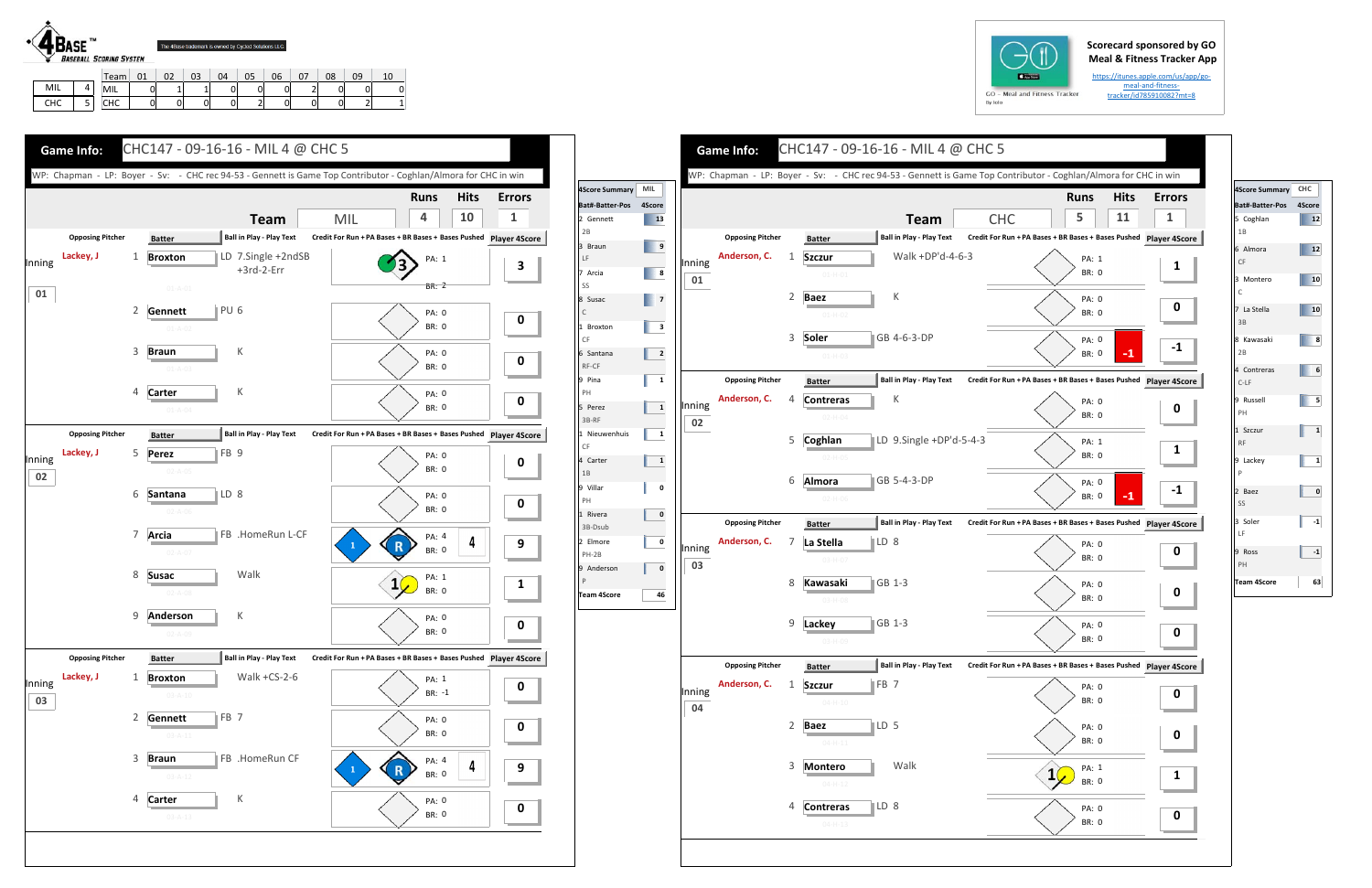## **Scorecard sponsored by GO Meal & Fitness Tracker App**

https://itunes.apple.com/us/app/go‐ meal‐and‐fitness‐ tracker/id785910082?mt=8



|     |        | Team       | 01 | 02 | 03 | 04 | 05     | 06 | $\sim$<br>ັ | 08      | 09 | . e |
|-----|--------|------------|----|----|----|----|--------|----|-------------|---------|----|-----|
| MIL |        | MIL        | 0  | -  |    | 0  | 0      |    |             | ⌒<br>ັ  | 01 |     |
| снс | -<br>◡ | <b>CHC</b> | 0  | ⌒  |    | 0  | -<br>- |    |             | ⌒<br>U. | ∼  |     |



|              | <b>Opposing Pitcher</b> |   | <b>Batter</b>                    |                 | <b>Ball in Play - Play Text</b> | Credit For Run + PA Bases + BR Bases + Bases Pushed Player 4S |    |                |
|--------------|-------------------------|---|----------------------------------|-----------------|---------------------------------|---------------------------------------------------------------|----|----------------|
| Inning<br>05 | Anderson, C.            | 5 | Coghlan<br>$05-H-14$             |                 | LD 7.Single                     | PA: 1<br><b>BR: 3</b>                                         |    | 4              |
|              |                         | 6 | <b>Almora</b><br>$05-H-15$       |                 | FB .HomeRun CF                  | PA: 4<br>2<br>BR: 0                                           | 7  | $\mathbf{1}$   |
|              |                         | 7 | La Stella<br>$05 - H - 16$       |                 | Walk                            | PA: 1<br><b>BR: 2</b>                                         |    | З              |
|              |                         | 8 | <b>Kawasaki</b><br>$05-H-17$     |                 | GB 4.Single +DP'd-4-6-3         | PA: 1<br>BR: 0                                                | 1  | 2              |
|              |                         | 9 | Lackey<br>$05 - H - 18$          |                 | GB 4-6-3-DP                     | PA: 0<br>BR: 0                                                | 1  | 1              |
|              |                         | 1 | <b>Szczur</b><br>$05-H-19$       |                 | GB 6-3                          | PA: 0<br><b>BR: 0</b>                                         |    | 0              |
|              | <b>Opposing Pitcher</b> |   | <b>Batter</b>                    |                 | <b>Ball in Play - Play Text</b> | Credit For Run + PA Bases + BR Bases + Bases Pushed Player 4S |    |                |
| Inning<br>06 | Anderson, C.            | 2 | <b>Baez</b><br>$06-H-20$         |                 | Κ                               | PA: 0<br><b>BR: 0</b>                                         |    | 0              |
|              |                         | 3 | <b>Montero</b><br>$06-H-21$      | FB <sub>7</sub> |                                 | PA: 0<br>BR: 0                                                |    | 0              |
|              |                         | 4 | <b>Contreras</b><br>$06-H-22$    |                 | LD 7.Double                     | PA: 2<br><b>BR: 0</b>                                         |    | 2              |
|              |                         | 5 | Coghlan<br>$06-H-23$             | $PU$ 4          |                                 | PA: 0<br><b>BR: 0</b>                                         |    | 0              |
|              | <b>Opposing Pitcher</b> |   | <b>Batter</b>                    |                 | <b>Ball in Play - Play Text</b> | Credit For Run + PA Bases + BR Bases + Bases Pushed Player 4S |    |                |
| Inning       | Barnes, J.              | 6 | Almora                           |                 | LD 9.Single +Out2nd-9-<br>6     | PA: 1                                                         |    | 0              |
| 07           |                         |   | $07 - H - 24$                    |                 |                                 | BR: -1                                                        |    |                |
|              | Suter, B.               | 7 | La Stella<br>$07 - H - 25$       |                 | GB 9.Single                     | PA: 1<br>BR: 1                                                | 1  | 3              |
|              |                         | 8 | <b>Kawasaki</b><br>$07 - H - 26$ |                 | Walk +DP'd-5-4-3                | PA: 1<br>BR: 0                                                | 1  | $\overline{2}$ |
|              | Marinez, J.             | 9 | <b>Ross</b><br>$07 - H - 27$     |                 | GB 5-4-3-DP                     | PA: 0<br>BR: 0                                                | -1 | -1             |
|              | <b>Opposing Pitcher</b> |   | <b>Batter</b>                    |                 | Ball in Play - Play Text        | Credit For Run + PA Bases + BR Bases + Bases Pushed Player 4S |    |                |
| Inning<br>08 | Knebel, C.              | 1 | <b>Szczur</b><br>08-H-28         | ∥LD 9           |                                 | PA: 0<br>BR: 0                                                |    | 0              |